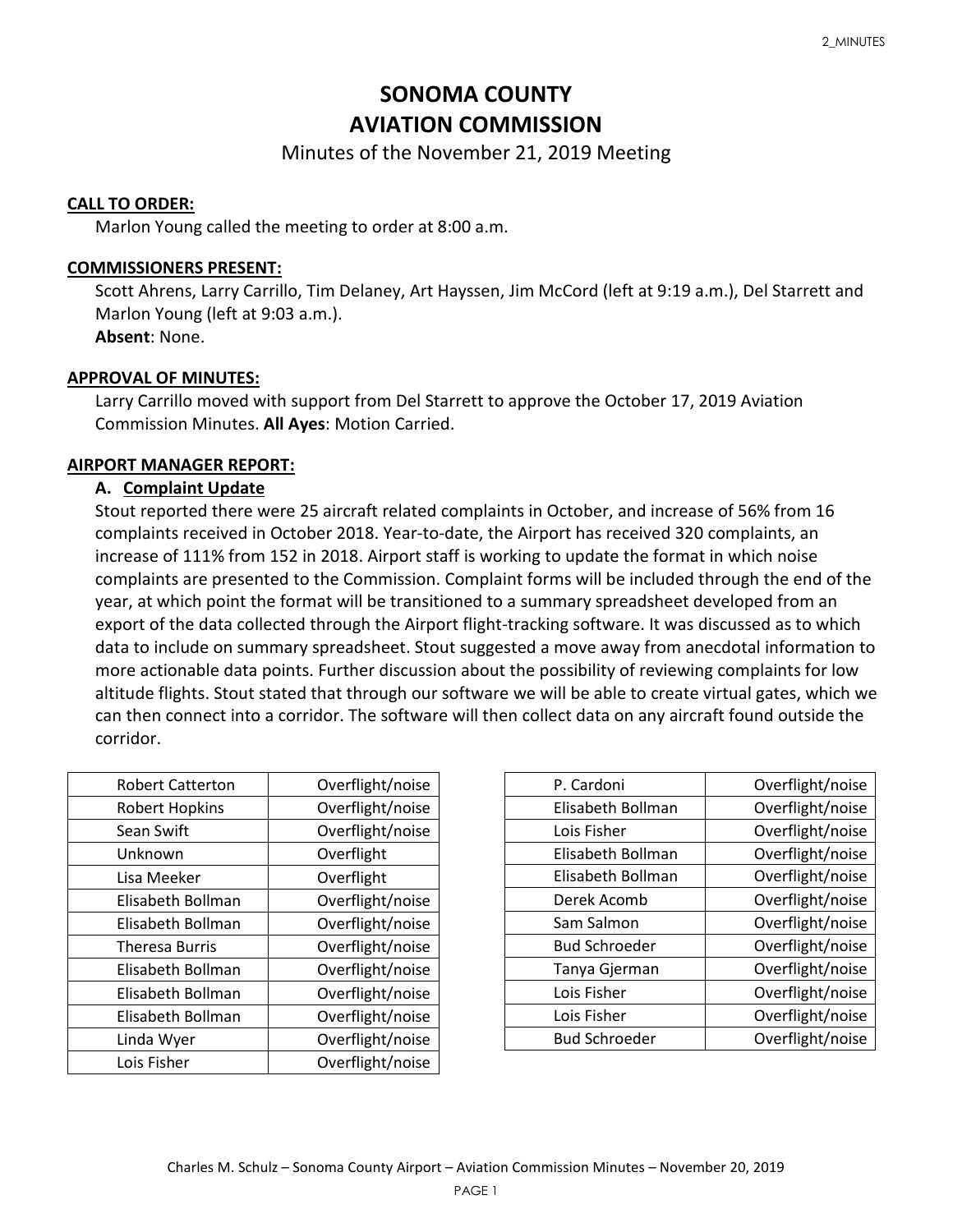# **B. Tower Report/Update**

There were 7,597 operations in September 2019, an increase of 2.5% from 7,411 in September 2018. Year-to-date there have been 65,465 operations, an increase of 0.4% from 65,202 in 2018. Stout reported that October's closure will affect the Airport's annual numbers. Commissioners, Stout, and Craig Lucas discussed the evacuation order and subsequent issues of Airport personnel accessing the Airport. The power was out briefly (2 hours) early Sunday morning due to high winds taking out a transformer. Otherwise the Airport maintained power during the evacuation order. The Airport was closed beginning 8:00 p.m. on Saturday, October 26 and reopened the afternoon of Wednesday, October 31. Airlines worked toward resuming normal flight schedules through that weekend.

# **C. Airline Update**

There were 42,952 passengers in October 2019, an increase of 9.3% from 39,283 in October 2018. Yearto-date the Airport has seen 404,933 passengers, an increase of 8.4% from 2018. Despite the Airport closure, it was a positive month. Stout reported 138 flights were canceled, representing a loss of approximately 8,800 passengers. Airlines canceled flights beyond the time of the mandatory evacuation order, and did not return to a full schedule until November 4. The Airport could have seen 51,000 passengers in October if it had been open for the entirety of the month.

Stout reported attending a meeting with American Airlines to discuss next year's schedules. American has some concerns with yields on their Dallas flight. In April American plans to bring the Dallas flight back, this time with a different aircraft, and keep the flight year round. American also plans to add a second flight to Phoenix in February at least through May. Additionally, they will schedule two flights per Saturday to Los Angeles in the summer. Tim Delaney asked about any remaining open flight slots. Stout stated that he will assign one unused slot to American. Alaska has one unused flight slot, as does United. During peak days next summer we will see 19 flights per day. The current per-day maximum is 21. Stout will meet today with United regarding their schedule for next year and will meet with Sun Country in January regarding the same.

#### **D. Projects Update**

- **Staffing**: New Administrative Aide Allison Carr started on October 22. A new Senior Office Assistant (SOA) will start on December 3, which will leave only one OAII position open. We are still trying to hire two additional extra-help maintenance workers; we currently have one.
- **Solar Panels in Parking Lot B:** The tower is working on a letter in support of the location. We want to present the strongest possible case so as not to be rejected during the Airspace review. The FAA review process will take three to four months.
- **Hangar Maintenance/Repairs:** Before the rain starts, maintenance staff is working to repair roofs with known leaks. After repairing those with known leaks, maintenance will inspect one roof at a time and make repairs as needed. Hayssen commented that frost combined with rain could also create leak issues. Maintenance is exploring dry-ice pressure washing and hopes to use this method moving forward, since no runoff is created (the dry ice evaporates). On January 7, an item will go to the BOS asking for approval to hire a contractor to repair and perform preventative maintenance on hangar electrical systems.
- **Modular Ticketing Ramp:** Non-slip grip surface needs to be resurfaced. We are having trouble finding a contractor for this specialty job.
- **Apron F Restroom:** The floor of the trailer has rotted out and the restroom is out of service. If possible, we will replace the floor. If not, we will have to replace the trailer.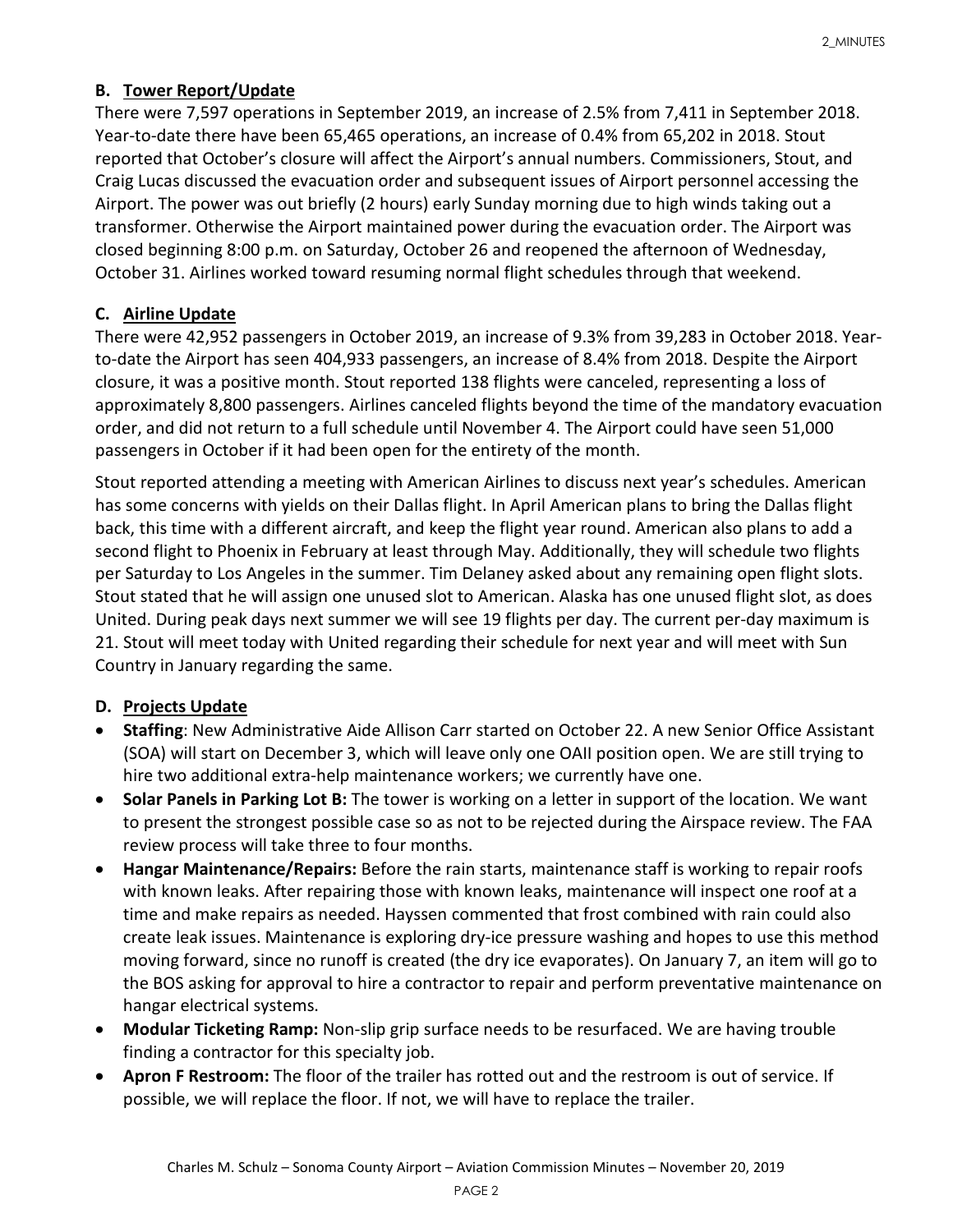- **Becker Blvd. Paving:** We are currently getting quotes for paving in front of the mailboxes at Becker Blvd., hopefully to be completed next quarter.
- **Parking Lot Management:** Proposal going to the BOS in December. Pending BOS approval, SP+ will take over Parking Lot Management from New Republic effective January 15.
- **Airport Management Software:** We've completed interviews and begun working with our preferred provider. This item is anticipated to go to the BOS on January 14.
- **Changes to Rates and Fees:** The County Administrator's Office (CAO) has moved the fee hearing process three months earlier (March 2020). Proposed fees are required to be submitted by January 10. We will have a rough draft for Commission review at the next meeting. Our 2020/2021 budget will be submitted mid-January as well.
- **Vacuum for Hangar Tenants:** Daaboul reported that we are working to install a new vacuum at the wash rack after receiving the requests from hangar tenants.

# **E. Runway Safety Action Team (RSAT) Update**

Mead & Hunt is making minor changes and will send to the FAA by the end of the month. Due to some elevation variations between the runway and taxiway, the rough estimate for lowest cost pavement option is around \$6.2 million.

# **F. Sheriff's Garden/Jail Facilities**

Stout reported that he was still in communication with the CAO and will update the Commission of developments.

# **ACTION ITEMS:**

There were no action items at this time.

# **DISCUSSION ITEMS:**

# **A. Airport Department Structure Update:**

Young reported that San Luis Obispo Airport did not recommend structural changes during large projects. This item will be dropped off the Commission agenda for now, until the terminal project is completed.

# **B. Terminal Modernization Project:**

Stout reported that design is still in progress. Currently we are working to reduce costs from \$29 million to \$27 million. Once we arrive at 90-100% design (by December 31) we will be looking at a guaranteed maximum price from the contractor. Construction on the Tent will begin in January and complete in June. The goal is to begin work on the Terminal in June or July, depending on when we can secure permits.

# **C. Noise Abatement Guide:**

Stout reported that he and Airport staff have been focusing efforts on increasing the amount and quality of data on complaints. Our software vendor, Vector, has done a review of all the complaints records in their system and is now automatically correlating all incoming complaints. The software can identify 85-90% of the aircraft referred to in complaints. There are cases where we can't find the aircraft, or find multiple aircraft that could have generated the complaint. We are finding that there are some gaps in our data due to our location and radar coverage. We are purchasing another ADSB receiver in order to produce more data in our tracking software; the new equipment should be installed in January. Commissioners discussed the movement of the FAA toward making N-number registration information private, and the effect that could have on our ability to contact pilots in violation of noise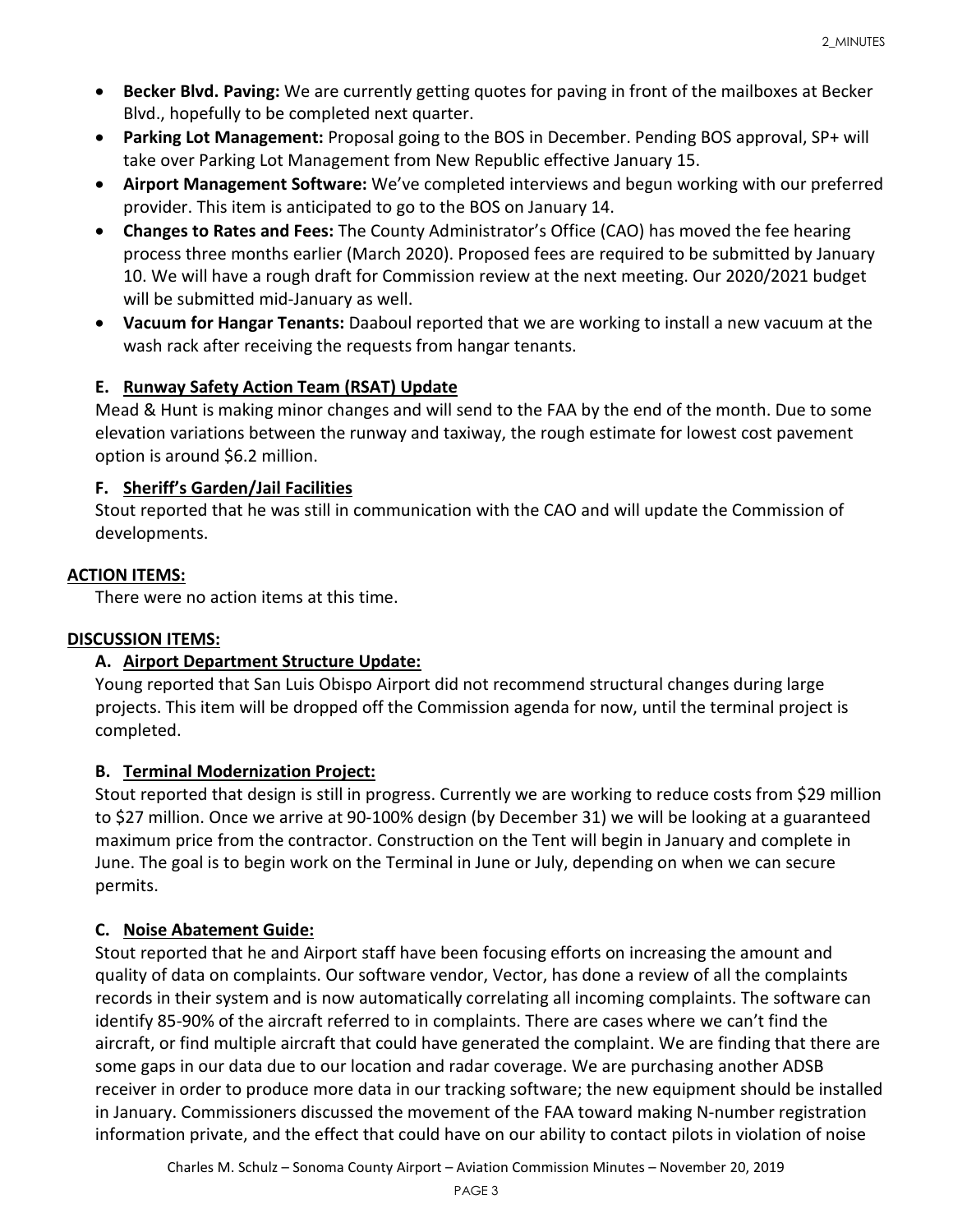abatement. Stout reported that he is in discussions with Vector regarding this issue, since we use Nnumber identification to bill for landing fees as well.

Stout presented some sample graphs of complaint data reflecting more actionable information to the Commission. He stated that he and staff are working to identify methods of presenting complaint data to the Commission that would help the Commission better understand the patterns occurring to help in addressing the underlying issues causing the complaints. Most complaints that we receive are regarding airlines and private jets. Our current data indicates that we receive the most complaints regarding jets arriving from the north and departing to the south. Complaints increased when Alaska moved to all jets for their service at the Airport. Stout reports that we should be able to work with the airlines in the medium-term to reduce complaints. Commissioners discussed the current inconsistencies of VFR approaches and the process of instituting changes to airlines' policy for pilots. The BOS can encourage the FAA to support good-neighbor policies. Stout reported that we will move forward on collecting more and better quality data, then work to revise our Noise Abatement Guide. Longer term, we can look at modifying the approaches. While we will not be able to solve all the issues involved with the increase in noise complaints, we have the opportunity to address most. Commissioners agreed on the importance of maintaining open communication with the community going forward.

#### **NEW BUSINESS:**

No new business at this time.

#### **PUBLIC COMMENT:**

One member of the public made a comment. She came to the meeting to familiarize herself with noise abatement and the Airport. She lives on Fitch Mountain near Del Rio and is concerned about the frequency of large commercial jets. She stated that she had a pleasant experience at the meeting and was glad that noise complaints were taken seriously. She asked if there was a community advisory group. Stout stated that Supervisor Gore had held some meetings and is working with some citizens on the issue, along with Stout and three of the Commissioners. Commissioners thanked the member of the public for attending the meeting and for her comments.

#### **COMMISSION COMMENTS:**

Hayssen and McCord reported they are speaking this evening at an FAA event at the Sonoma County Office of Education at 5340 Skylane Blvd. in Santa Rosa. The event is titled, "Controlled Flight into Terrain (CFIT) and Overreliance on Automation." Commissioners discussed using every possible opportunity to remind pilots to be aware of noise concerns and to fly a normal recommended path.

Ahrens stated that he is planning to move out of state. This is not his last meeting but he will be resigning fairly soon.